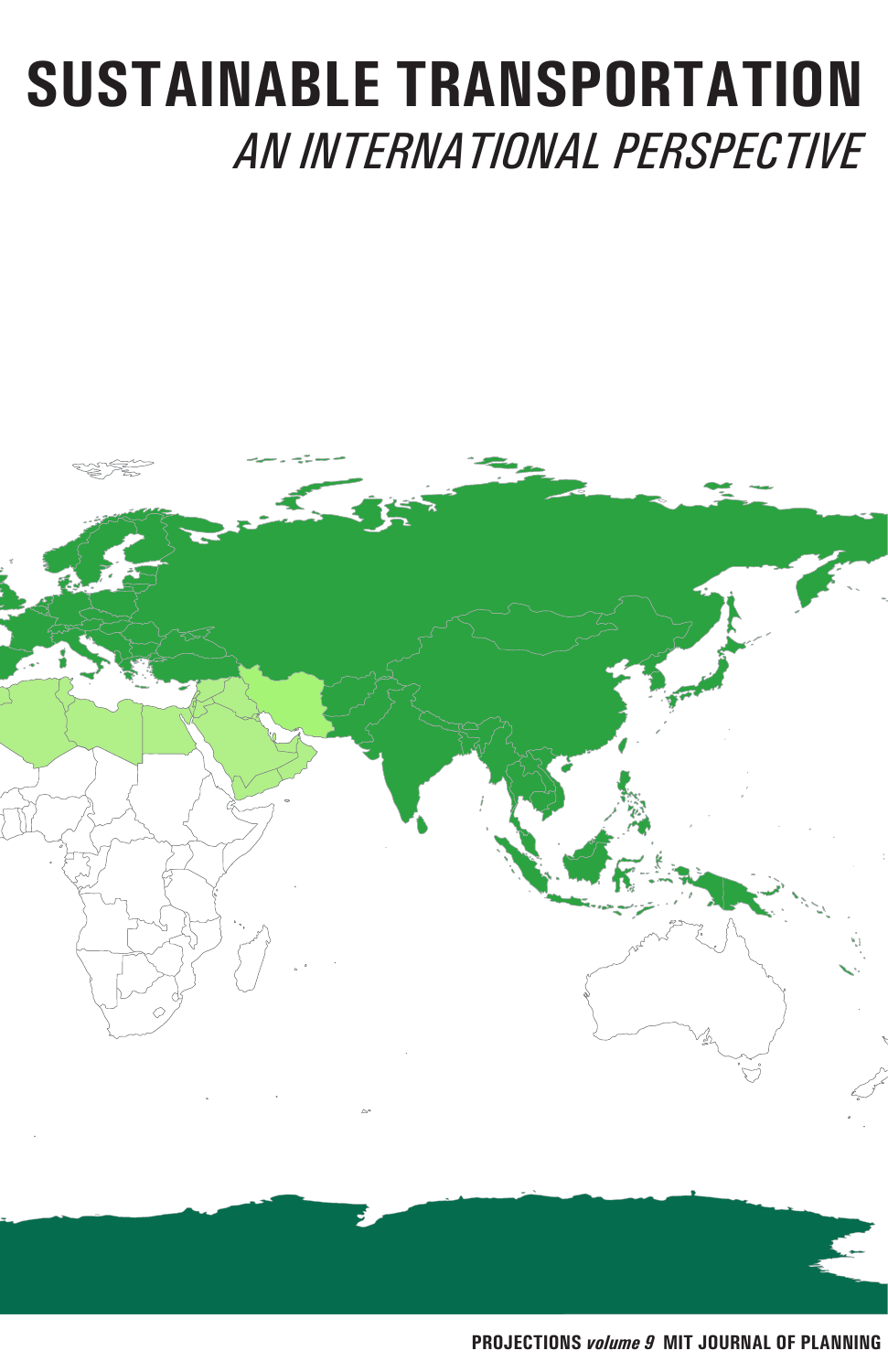**A NOTE OF THANKS** Editorship is an adventurous journey. I learned a lot and enjoyed it – and it could not have been possible without my mentors and supporters. First, I would like to thank Larry Vale, my faculty advisor, for his support, his guidance and practical advice throughout the process of bringing this *Projections* volume to life. I am also grateful to Ezra Glenn for pushing forward this volume and the journal's future.

 I would like to thank the authors, who contributed through their knowledge to this volume, iterated patiently through several revisions, and showed tremendous passion for their fields of expertise. I also would like to thank the editors for giving advice that improved this *Projections* volume significantly.

 The former managing editors of Projections were very open in sharing advice - thank you Anna Brand, Isabelle Anguelovski and Rachel Healy. I hope you will enjoy the layout of this volume, and would like to thank Marissa for designing and improving the graphic design with her ideas. The EVA KASSENS, 2009

**FOUNDER** Eryn Deeming

**MANAGING EDITOR** Eva Kassens

**DESIGN + LAYOUT** Marissa Cheng

**FACULTY ADVISOR**

Lawrence J Vale

#### **PROJECTIONS** *volume 9*

### *MIT JOURNAL OF PLANNING*

**EDITORIAL BOARD** Dr. Arturo Ardila-Gómez Urban Transport Specialist, LCSTR, World Bank

Dr. David Banister Professor of Transport Studies, Director of the Transport Studies Unit, Oxford University

Dr. Randall Crane Professor of Urban Planning, Associate Director, Institute of Transportation Studies, UCLA

Dr. Harry Dimitriou Professor of Planning Studies, Director of the OMEGA Centre, University College London

Dr. Ralph Gakenheimer Professor of Urban Planning, Department of Urban Studies & Planning, MIT

Dr. Rodrigo Garrido Associate Professor of Freight Transport and Logistics, Department of Transport and Logistics, Pontificia Universidad Catolica de Chile

Dr. Peter Nijkamp Professor in Regional Economics and Economic Geography, Faculty of Economics, Free University Amsterdam

Dr. Qing Shen Professor of Urban Studies and Planning, Associate Dean of the School of Architecture, Planning & Preservation, University of Maryland

Dr. Zmarak Shalizi Independent Scholar, Director of the World Development Report 2003, former Chief of the Transportation Division, World Bank

Dr. Christopher Zegras Assistant Professor of Transportation and Urban Planning, Department of Urban Studies & Planning, MIT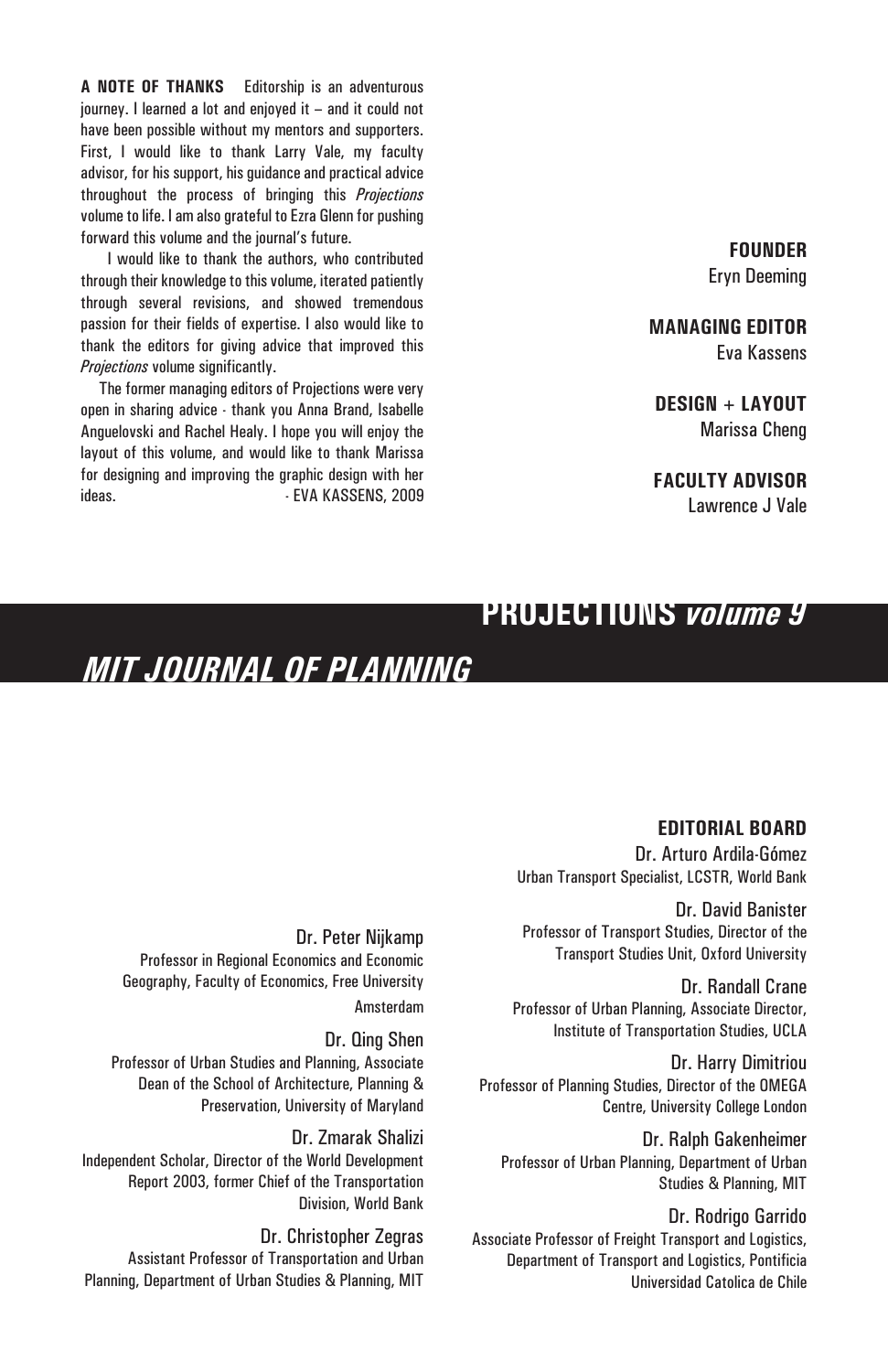## **SUSTAINABLE TRANSPORTATION** *AN INTERNATIONAL PERSPECTIVE*

*COVER IMAGE* Map courtesy of Eva Kassens; data courtesy of World Resources Institute, 2005. This map shows CO2 emissions by transport as a percentage of emissions. The more grey the continent, the higher the CO<sub>2</sub> transport emissions in relation to total emission of that continent; the more greeen the continent, the lower the CO<sub>2</sub> transport emissions in relation to total emission of that continent.

(c) 2009 MIT DEPARTMENT OF URBAN STUDIES + PLANNING

All rights reserved. No part of this journal may be reproduced in any form by any electronic or mechanical means without prior written permission from the publisher.

*TEXT SET* Univers 57 Condensed, Univers 47 Condensed. Digitally published using Adobe InDesign. Printed and bound in the United States of America by Sherman Printing, Canton, MA.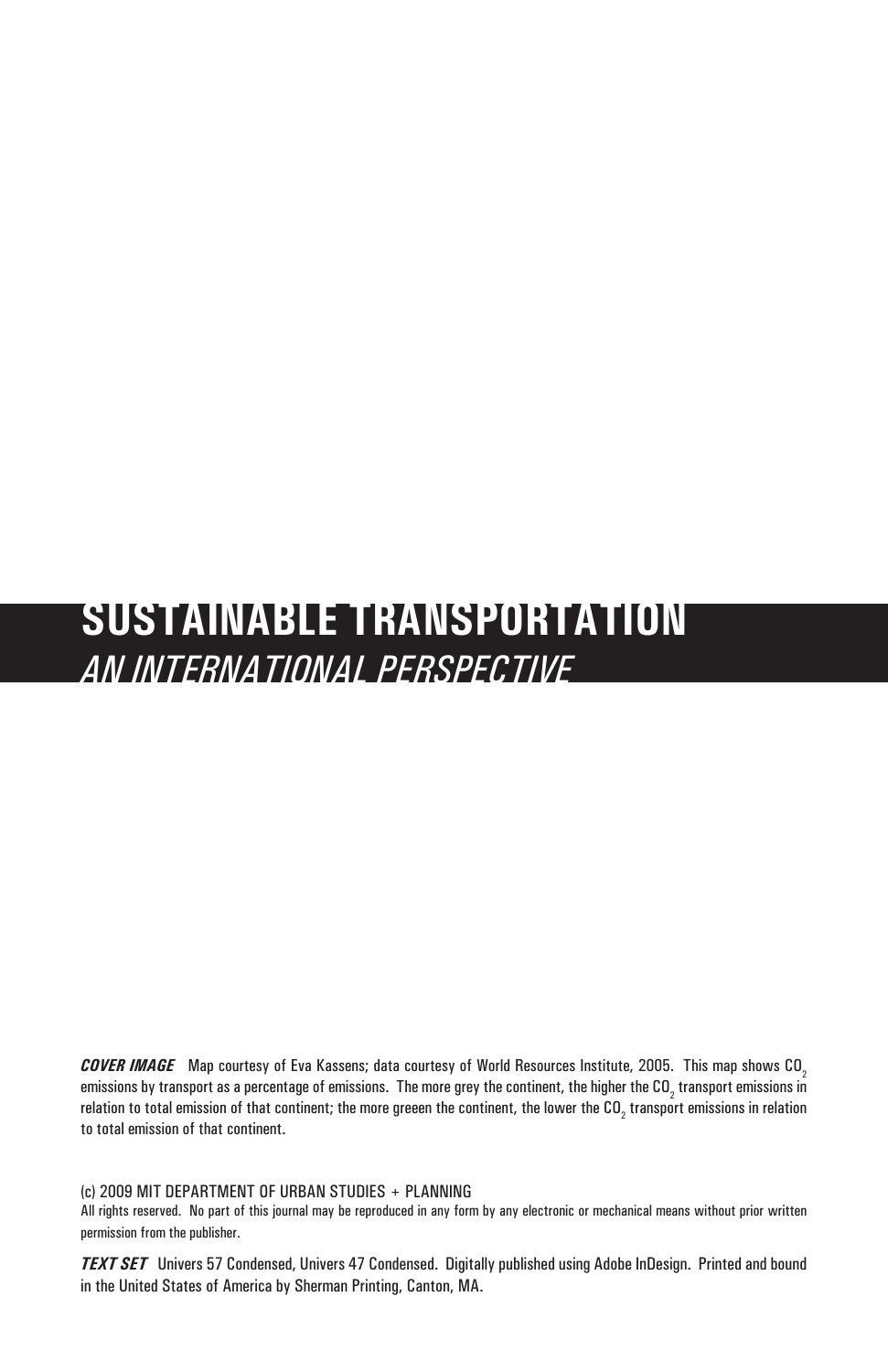**Eva Kassens**

## **EDITORIAL PLANNING FOR SUSTAINABLE TRANSPORTATION : AN INTERNATIONAL PERSPECTIVE**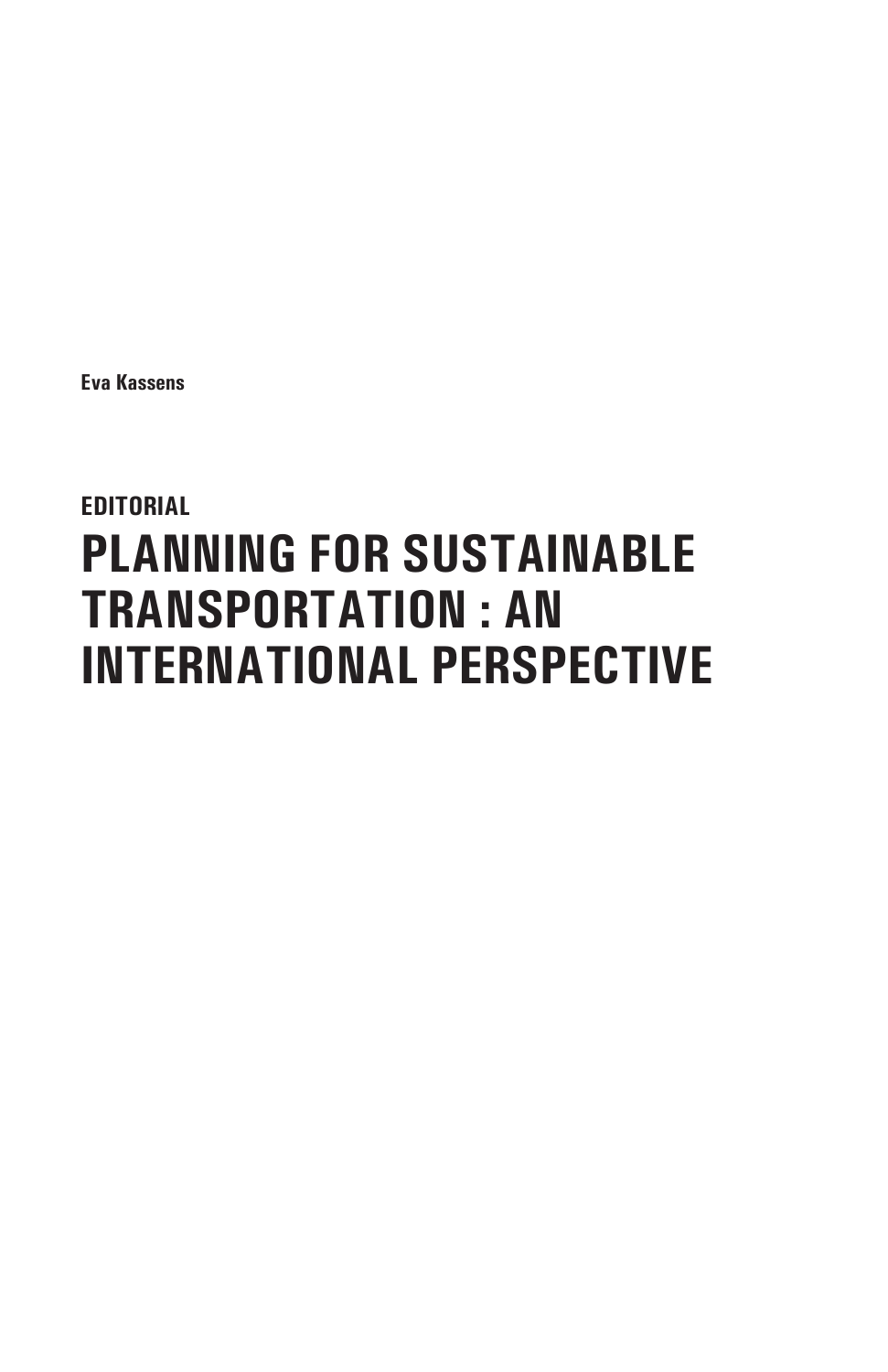The need to plan for sustainable transport is evident. Global warming poses significant challenges for cities. The transport sector alone, according to the World Resources Institute (2005), accounts for 24.1% of CO<sub>2</sub> emissions worldwide, yet its importance in local commuting, linking the global system of cities, and stimulating economic interactions is crucial. "The solution" for keeping up international, national, regional, and local interactions while fostering sustainable development has yet to be found; no strategy for sustainable transportation systems agreed to by all stakeholders across countries so far exists.

Sustainability and sustainable development have been the main theme of many international conferences, such the UN Rio de Janeiro 1992 Earth Summit, the 1995 European Conference of Ministers of Transport, and the 1997 Kyoto Convention on Climate Change. The origins of the concept of sustainability date back to the early seventies, but the most often cited definition of sustainable development was stated by the World Commission on Environment and Development in its so-called "Brundtland Report" (1987, p. 54). This report defines sustainable development as *"development that meets the needs of the present without compromising the ability of future generations to meet their own needs."* Given that this sustainability definition was fairly broad, governments across the world sought to refine it in terms more applicable to their own situations, yet closely aligned with the Brundtland definition. Most such definitions had in common the three dimensions of sustainability: economic, social, and environmental. Sustainable solutions should be economically viable, socially equitable and ethically responsible, and consistent with the longterm ecological balance of the natural environment.

While the urgency of planning for sustainability has increased over the years, concrete solutions accepted internationally have been slow to emerge. Each country is constrained by its individual setting and hence faces unique hurdles in moving towards sustainability. Despite these hurdles and other international challenges, moves towards sustainable development are evident, as this Projections volume highlights. Across the globe researchers are seeking to develop, and cities are trying to implement, sustainable policies. Planning for sustainable transportation systems is a complex task that involves multiple options and uncertainties. Government seeks an optimal package of policies that is willingly accepted by all affected groups. An ideal implementation strategy would allow for easy transition from the way people formerly travelled to the new system. Finally, the actual impact of the policy package and travelers' responses need ongoing monitoring to insure that the policies' implementation is meeting desired goals.

This volume of *Projections* presents five articles focusing on metropolitan regions making efforts to implement sustainable policies in India, the U.K., the U.S.A., and Australia.

An "Urban Sustainability Framework" for the strategic planning of metropolitan regions is proposed by Doust and Black in their article "A holistic assessment framework for urban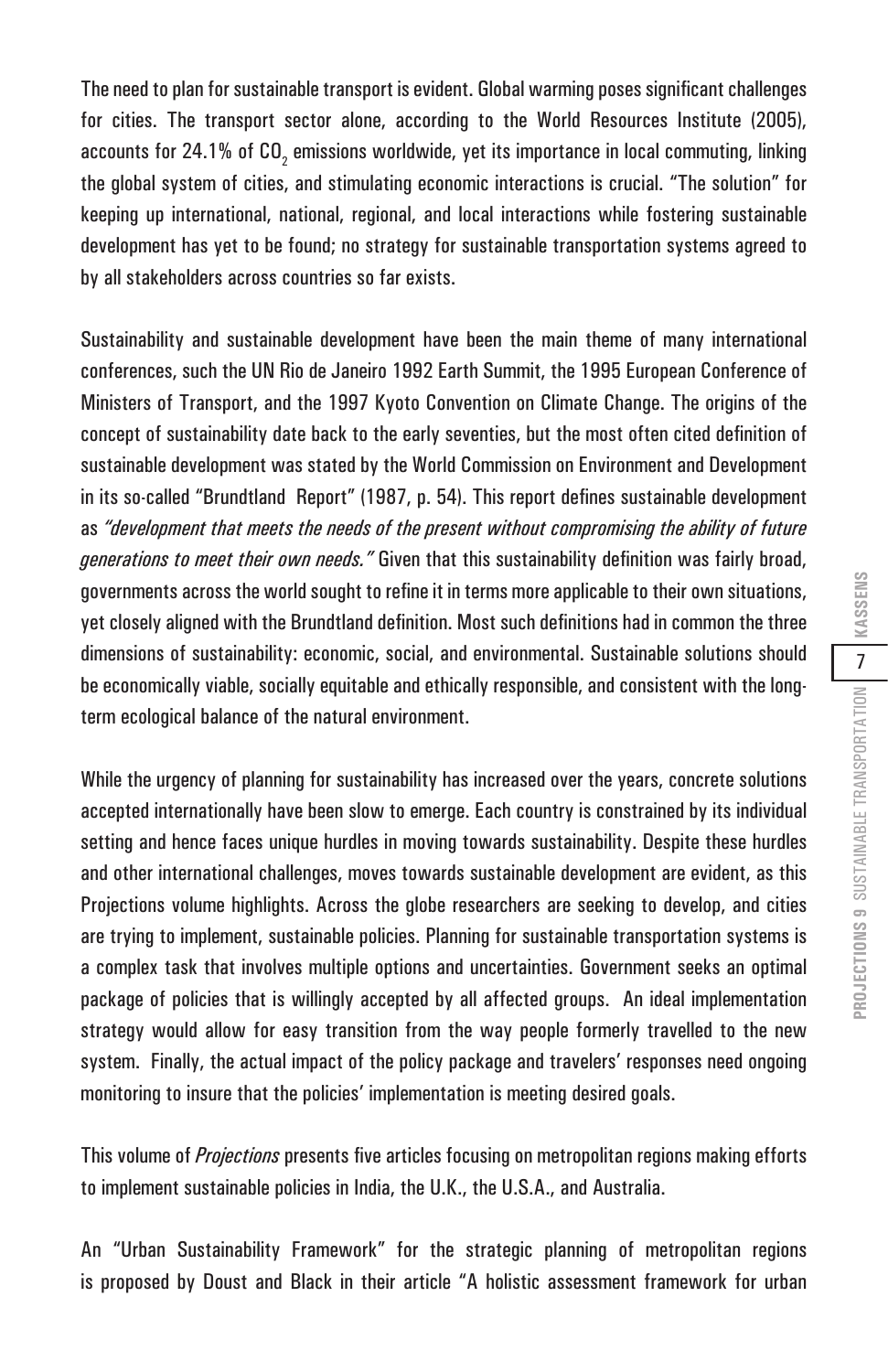development and transportation with innovative triple bottom line sustainability metrics." As a holistic and integrated approach incorporating the three pillars of sustainability (environmental stewardship, social equity, economic efficiency), the Urban Sustainability Framework promises to measure and track sustainability changes over time. Using Sydney, Australia, as a case study, the authors apply the Urban Sustainability Framework to measure the interactions between urban housing markets, labor markets, and transportation linkages over a 20-year period. They highlight the importance of assessing sustainable performance as a complementary rather than a competing outcome.

The necessity of linking the sustainable transport concept with land-use planning is evident in Aditjandra, Mulley, and Nelson's comparison of neighborhood design and its impact on travel behavior between the U.K. and the U.S.A. In their article titled "Neighborhood design impact on travel behavior: a comparison of US and UK experience", the authors find that neighborhood design in both countries offers opportunities for sustainable mobility practices. Showing that travel accessibility is sensitive to changes in active and public transport use, the paper suggests that residents of British neighborhoods are not only more aware of but also more likely to use sustainable modes of transport than their US counterparts.

Highlighting the importance of integrating measures of job accessibility into sustainable transportation planning, Thakuriah's article "Transportation and employment accessibility in a changing context of metropolitan growth: the case of New Delhi, India" examines the factors that have encouraged personal transportation in the Delhi metropolitan area. Transport policies significantly fostered the purchase and usage of the private motor vehicle while failing to protect the urban poor and non-motorized travelers. The result of these policies impact was severe traffic congestion. Emphasizing the different needs of local populations for access to jobs, she calls for comprehensive transport policies that foster sustainable metropolitan travel ensuring equitable access to economic opportunity for all.

Acknowledging the negative impacts of private car usage, Rouhani's paper "Road privatization and sustainability" reflects on pricing strategies for road usage, maintenance, and construction. Recognizing the political and societal hindrances to implementation, levying fees on car users nonetheless appears to have great potential in solving congestion problems, in providing funds for the transportation sector, and in accounting for the negative externalities of road transport. Rouhani concludes that privatization of road transport seems capable of improving economic and environmental conditions, but points out that this solution falls significantly short on the equity dimension in sustainability.

Evidence of how sustainability influences public policy is presented in Locantore, Montagu, Rudy, and Sabina's research brief "Scenario analysis helps identify sustainable land use and